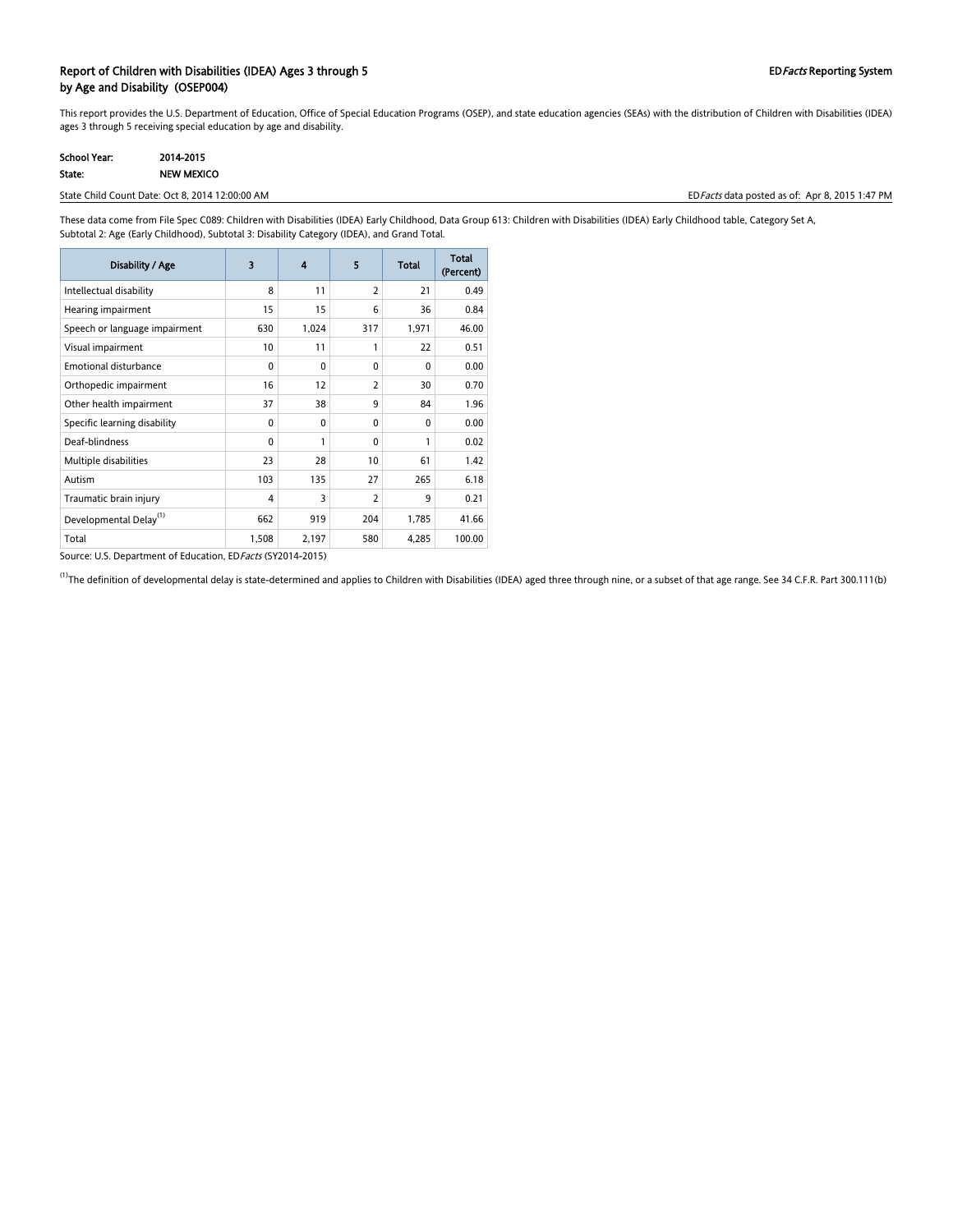#### Report of Children with Disabilities (IDEA) Ages 3 through 5 EDFacts Reporting System by Race/Ethnicity and Disability (OSEP005)

This report provides the U.S. Department of Education, Office of Special Education Programs (OSEP) and state education agencies (SEAs) with with the distribution of Children with Disabilities (IDEA) ages 3 through 5 receiving special education by discrete Race/Ethnicity and disability.

| <b>School Year:</b> | 2014-2015  |
|---------------------|------------|
| State:              | NEW MEXICO |

State Child Count Date: Oct 8, 2014 12:00:00 AM EDFacts data posted as of: Apr 8, 2015 1:48 PM

These data come from File Spec C089: Children with Disabilities (IDEA) Early Childhood, Data Group 613: Children with Disabilities (IDEA) Early Childhood table, Category Set B, Subtotal 3: Disability Category (IDEA), and Subtotal 4: Race/Ethnicity, and Grand Total.

| Disability / Race-Ethnicity        | American<br>Indian or<br><b>Alaska Native</b> | <b>Asian</b> | <b>Black or</b><br>African<br>American | Hispanic /<br>Latino | Native Hawaiian<br>or other<br>Pacific Islander | <b>White</b>   | Two or<br>more races | <b>Total</b> |
|------------------------------------|-----------------------------------------------|--------------|----------------------------------------|----------------------|-------------------------------------------------|----------------|----------------------|--------------|
| Intellectual disability            | 2                                             | 0            |                                        | 16                   | 0                                               | $\overline{2}$ | 0                    | 21           |
| Hearing impairment                 | 8                                             | $\mathbf{0}$ | $\mathbf{0}$                           | 17                   | $\Omega$                                        | 9              | 2                    | 36           |
| Speech or language impairment      | 165                                           | 8            | 30                                     | 1,188                | 4                                               | 560            | 16                   | 1,971        |
| Visual impairment                  | 2                                             | 0            |                                        | 12                   | 0                                               | 6              | 1                    | 22           |
| <b>Emotional disturbance</b>       | 0                                             | $\mathbf{0}$ | $\Omega$                               | $\Omega$             | $\mathbf{0}$                                    | $\mathbf{0}$   | 0                    | $\Omega$     |
| Orthopedic impairment              | 1                                             | $\mathbf{0}$ |                                        | 17                   | $\mathbf{0}$                                    | 11             | $\Omega$             | 30           |
| Other health impairment            | 11                                            |              | $\Omega$                               | 42                   | $\mathbf{0}$                                    | 28             | 2                    | 84           |
| Specific learning disability       | $\mathbf 0$                                   | 0            | 0                                      | 0                    | 0                                               | $\mathbf{0}$   | 0                    | 0            |
| Deaf-blindness                     | 0                                             | 0            | $\Omega$                               | $\mathbf{1}$         | $\mathbf{0}$                                    | 0              | 0                    |              |
| Multiple disabilities              | 4                                             | 0            |                                        | 35                   | $\Omega$                                        | 20             |                      | 61           |
| Autism                             | 19                                            | 6            | 7                                      | 135                  | $\Omega$                                        | 90             | 8                    | 265          |
| Traumatic brain injury             | 4                                             | $\mathbf{0}$ | $\mathbf{0}$                           | 5                    | 0                                               | $\mathbf{0}$   | 0                    | 9            |
| Developmental Delay <sup>(1)</sup> | 224                                           | 16           | 49                                     | 1,012                | 1                                               | 458            | 25                   | 1,785        |
| Total                              | 440                                           | 31           | 90                                     | 2,480                | 5                                               | 1,184          | 55                   | 4,285        |
| Total (Percent)                    | 10.27                                         | 0.72         | 2.10                                   | 57.88                | 0.12                                            | 27.63          | 1.28                 | 100.00       |

Source: U.S. Department of Education, EDFacts (SY2014-2015)

<sup>(1)</sup>The definition of developmental delay is state-determined and applies to children with disabilities (IDEA) aged three through nine, or a subset of that age range. See 34 C.F.R. Part 300.111(b)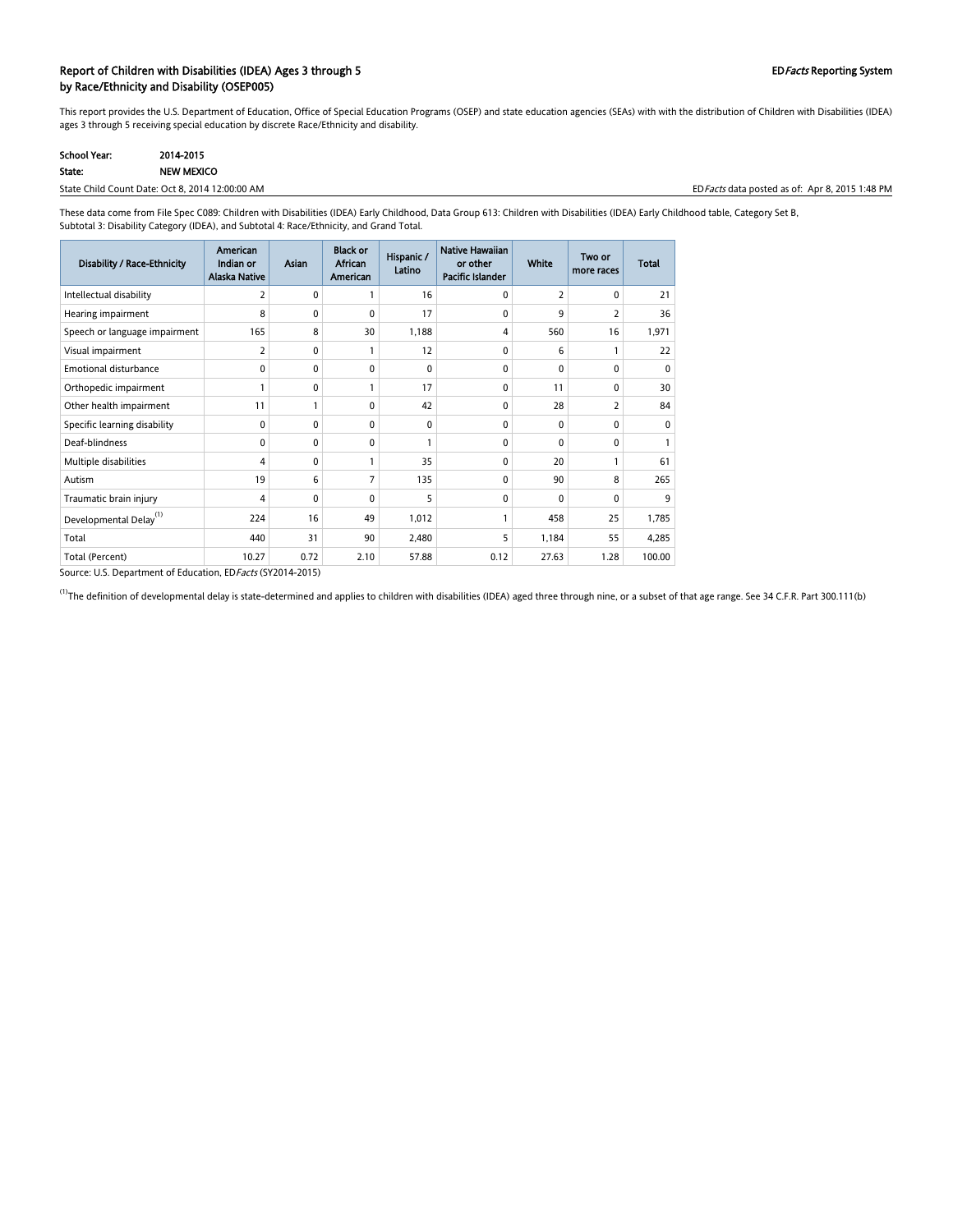## Report of Children with Disabilities (IDEA) Ages 6 through 21 EDFacts Reporting System by Age and Disability (OSEP006)

This report provides the U.S. Department of Education, Office of Special Education Programs (OSEP), and state education agencies (SEAs) with student counts for children with disabilities (IDEA) receiving special education by age and disability. This information is provided for children ages 6 through 21.

| School Year: | 2014-2015         |
|--------------|-------------------|
| State:       | <b>NEW MEXICO</b> |

State Child Count Date: Oct 8, 2014 12:00:00 AM EDFacts data posted as of: Apr 8, 2015 1:50:06 PM

These data come from File Spec C002: Children with Disabilities (IDEA) School Age, Data Group 74: Children with Disabilities (IDEA) School Age table, Category Set B, Subtotal 2: Age (School Age).

| <b>Disability</b>                  |       | Age            |       |       |                |              |                |                |       |
|------------------------------------|-------|----------------|-------|-------|----------------|--------------|----------------|----------------|-------|
| Category                           | 6     | $\overline{7}$ | 8     | 9     | 10             | 11           | 12             | 13             | 14    |
| Intellectual disability            | 40    | 50             | 71    | 150   | 153            | 168          | 175            | 178            | 206   |
| Hearing impairment                 | 52    | 30             | 35    | 31    | 38             | 39           | 48             | 42             | 41    |
| Speech or language impairment      | 2,404 | 1,399          | 1,023 | 840   | 629            | 434          | 351            | 234            | 220   |
| Visual impairment                  | 26    | 12             | 19    | 13    | 12             | 12           | 9              | 11             | 12    |
| <b>Emotional disturbance</b>       | 20    | 36             | 85    | 128   | 133            | 146          | 202            | 208            | 229   |
| Orthopedic impairment              | 36    | 15             | 21    | 20    | 11             | 15           | 22             | 14             | 19    |
| Other health impairment            | 137   | 180            | 258   | 345   | 415            | 438          | 411            | 359            | 340   |
| Specific learning disability       | 67    | 314            | 991   | 1,679 | 2,180          | 2,264        | 2,349          | 2,297          | 2,207 |
| Deaf-blindness                     | 0     | 0              | 0     | 1     | $\overline{2}$ | $\mathbf{0}$ | $\overline{2}$ | $\overline{2}$ |       |
| Multiple disabilities              | 84    | 50             | 50    | 64    | 57             | 57           | 51             | 62             | 46    |
| Autism                             | 277   | 151            | 173   | 170   | 180            | 201          | 184            | 170            | 169   |
| Traumatic brain injury             | 17    | 9              | 8     | 11    | 16             | 16           | 12             | 21             | 16    |
| Developmental Delay <sup>(1)</sup> | 1,528 | 704            | 446   | 197   |                |              |                |                |       |
| Total                              | 4,688 | 2,950          | 3,180 | 3,649 | 3,826          | 3,790        | 3,816          | 3,598          | 3,506 |

Source: U.S. Department of Education, EDFacts (SY2014-2015)

 $^{(1)}$ The definition of developmental delay is state-determined and applies to children with disabilities (IDEA) aged three through nine, or a subset of that age range. See 34 C.F.R. Part 300.111(b).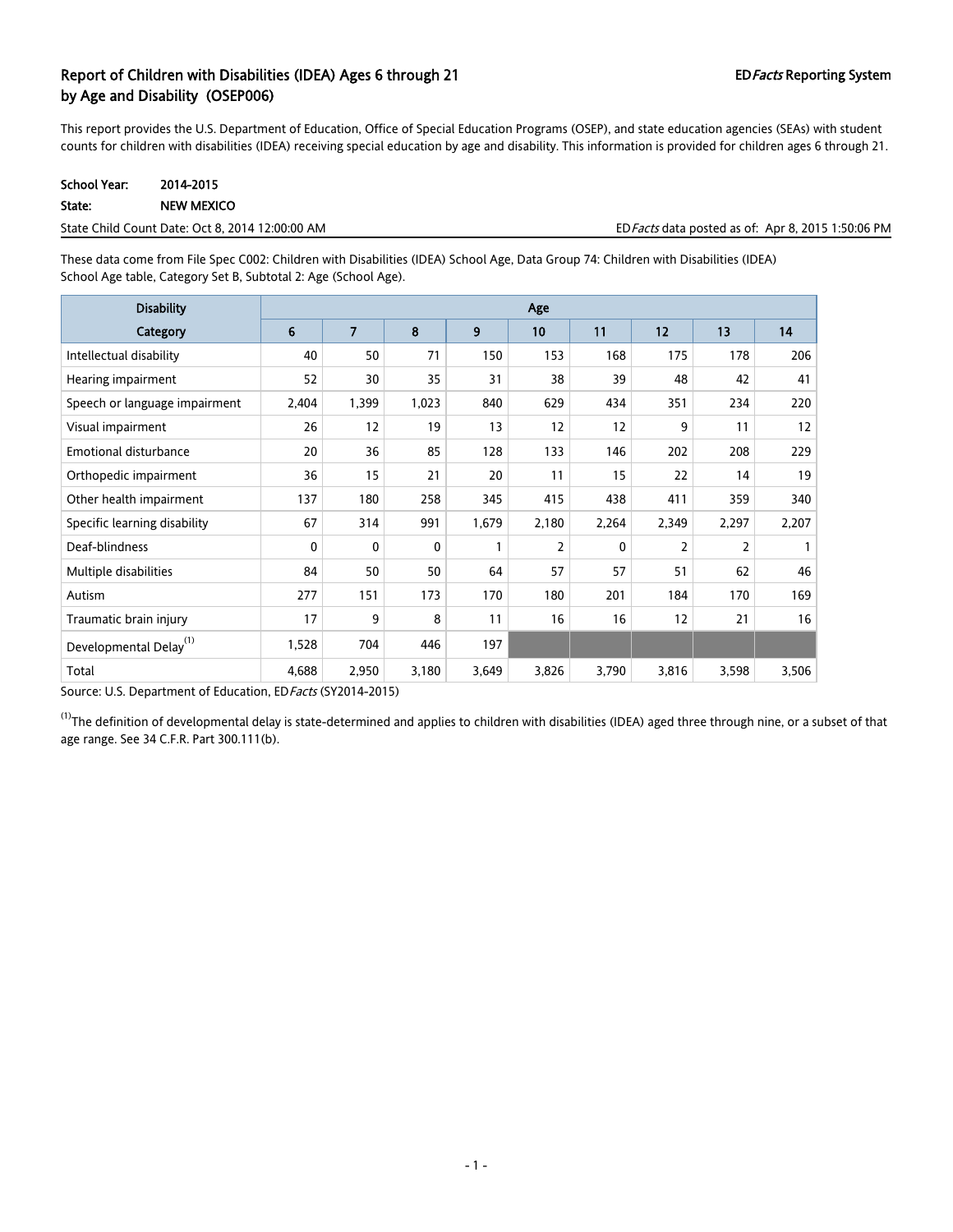## Report of Children with Disabilities (IDEA) Ages 6 through 21 EDFacts Reporting System by Age and Disability (OSEP006)

This report provides the U.S. Department of Education, Office of Special Education Programs (OSEP), and state education agencies (SEAs) with student counts for children with disabilities (IDEA) receiving special education by age and disability. This information is provided for children ages 6 through 21.

| <b>School Year:</b> | 2014-2015         |
|---------------------|-------------------|
| State:              | <b>NEW MEXICO</b> |

| ED Facts data posted as of: Apr 8, 2015 1:50:06 PM<br>State Child Count Date: Oct 8, 2014 12:00:00 AM |
|-------------------------------------------------------------------------------------------------------|
|-------------------------------------------------------------------------------------------------------|

These data come from File Spec C002: Children with Disabilities (IDEA) School Age, Data Group 74: Children with Disabilities (IDEA) School Age table, Category Set B, Subtotal 2: Age (School Age), Subtotal 3: Disability Category (IDEA) and Grand Total.

| <b>Disability</b>                  | Age   |              |       |                |     |              |     |              |                           |
|------------------------------------|-------|--------------|-------|----------------|-----|--------------|-----|--------------|---------------------------|
| Category                           | 15    | 16           | 17    | 18             | 19  | 20           | 21  | <b>Total</b> | <b>Total</b><br>(PERCENT) |
| Intellectual disability            | 173   | 154          | 153   | 125            | 67  | 64           | 46  | 1,973        | 4.54                      |
| Hearing impairment                 | 34    | 36           | 34    | 22             | 10  | 6            | 3   | 501          | 1.15                      |
| Speech or language impairment      | 139   | 113          | 87    | 33             | 18  | 3            | 3   | 7,930        | 18.26                     |
| Visual impairment                  | 13    | 12           | 16    | 6              | 5   |              | 0   | 179          | 0.41                      |
| <b>Emotional disturbance</b>       | 232   | 219          | 153   | 71             | 32  | 17           | 9   | 1,920        | 4.42                      |
| Orthopedic impairment              | 13    | 11           | 7     | 6              | 5   | 2            | 4   | 221          | 0.51                      |
| Other health impairment            | 329   | 318          | 274   | 147            | 26  | 8            | 7   | 3,992        | 9.19                      |
| Specific learning disability       | 1,977 | 1,823        | 1,506 | 729            | 144 | 42           | 16  | 20,585       | 47.41                     |
| Deaf-blindness                     |       | $\mathbf{1}$ | 0     | $\overline{2}$ | 1   | $\mathbf{1}$ | 0   | 14           | 0.03                      |
| Multiple disabilities              | 49    | 52           | 54    | 44             | 42  | 40           | 22  | 824          | 1.90                      |
| Autism                             | 135   | 144          | 132   | 56             | 31  | 27           | 12  | 2,212        | 5.09                      |
| Traumatic brain injury             | 12    | 15           | 20    | 13             | 4   | 3            |     | 194          | 0.45                      |
| Developmental Delay <sup>(1)</sup> |       |              |       |                |     |              |     | 2,875        | 6.62                      |
| Total                              | 3,107 | 2,898        | 2,436 | 1,254          | 385 | 214          | 123 | 43,420       | 100.00                    |

Source: U.S. Department of Education, ED Facts (SY2014-2015)

 $^{(1)}$ The definition of developmental delay is state-determined and applies to children with disabilities (IDEA) aged three through nine, or a subset of that age range. See 34 C.F.R. Part 300.111(b).